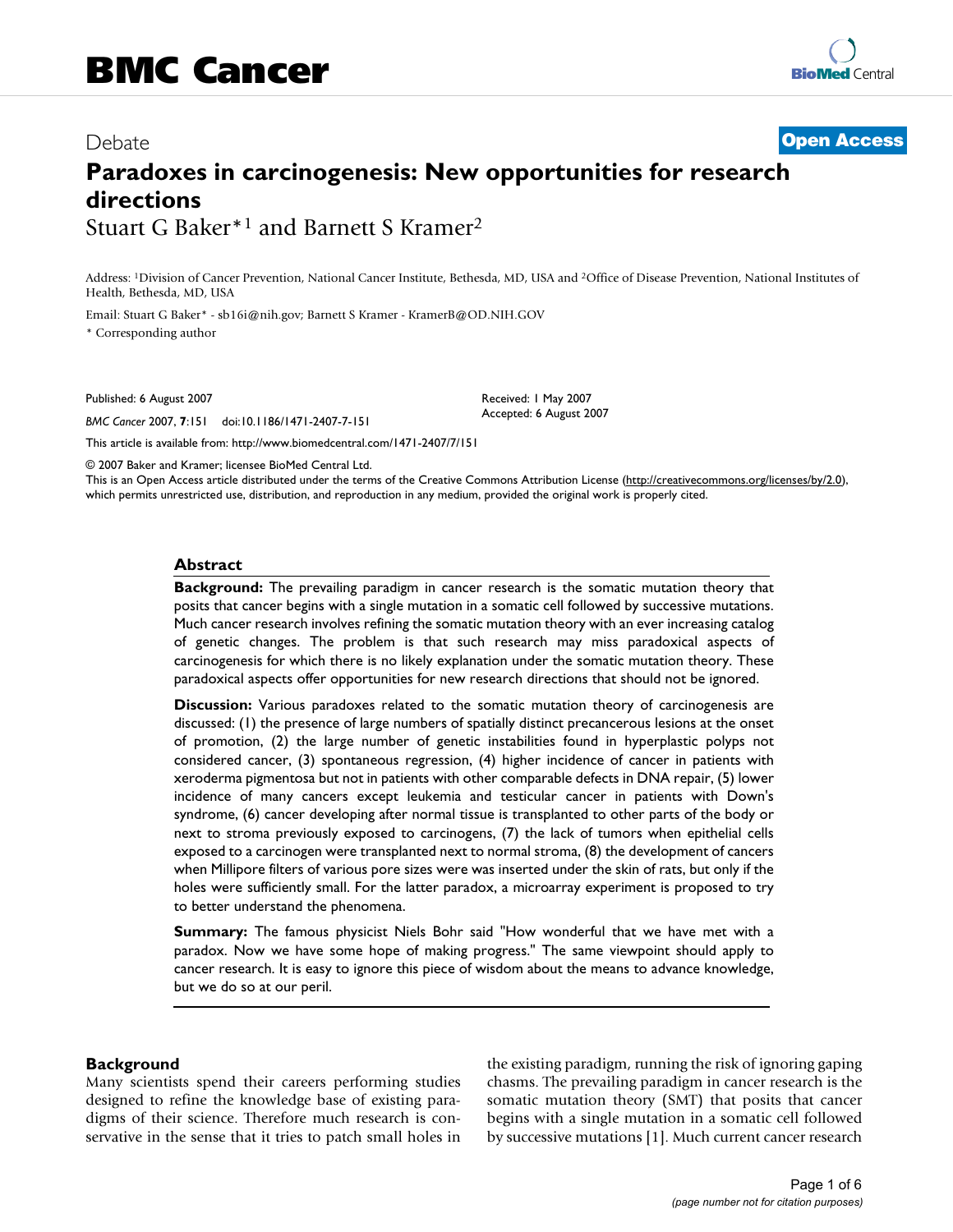involves cataloging the ever increasing menagerie of genetic changes associated with cancer and trying to explain how they synergistically account for cancer phenotypes. This process of building ever more elaborate genetic models of carcinogenesis has been likened to adding epicycle models to the pre-Copernican Ptolemeic paradigm of planetary motion in order to explain discrepancies in astronomical data without postulating that the earth revolves around the sun [2]. The description of the motion of each newly discovered planetary body had to be retrofitted to Ptolemy's theory of "planetary perfection" [3]. While it is commendable to pursue a particular line of research to fill small cracks in theory, there is a problem when such a focus leads researchers to ignore the larger fissures that challenge the entire edifice. As we discuss, under SMT, there are paradoxical results involving initiation and promotion experiments, genetic instabilities, spontaneous regression, transplantation experiments, and foreign-body carcinogenesis. In our view ignoring these paradoxes misses a golden opportunity for new insights. We believe there should always be provision for "paradox-driven" research initiatives. In fact, the director of the U.S. National Institutes of Health, Dr. Elias Zerhouni, has recently initiated an innovation awards funding mechanism in this very spirit [4].

### **Discussion**

A result is paradoxical when the prevailing theory offers no likely explanation. When investigating reproducible, paradoxical results, it is helpful to consider alternative theories. One alternative to SMT is tissue organization field theory (TOFT) that posits that cancer arises from defects in cell communication often, but not necessarily, between the parenchyma, the functional tissue where most cancers arise, and the stroma, the surrounding connective tissue [2,5,6]. Results that are paradoxical under SMT may not be paradoxical under TOFT. Regardless of the validity of TOFT, the consideration of this alternate theory can be an important impetus for new research. To better illustrate how a paradox can lead to new study designs, we propose a microarray experiment to investigate the paradoxical results from experiments in plasticfilm carcinogenesis.

#### *Paradoxes in initiation and promotion experiments*

Initiation and promotion refer to observations about carcinogenesis in the following context: when investigators apply two particular treatments to the skin of rats at some time apart, the rats develop cancers at the location of the treatments; these localized cancers appear only after the application of the second treatment and do not develop when the order of treatments is reversed. The first treatment has been called the initiator and the second the promoter and the corresponding effects are called initiation and promotion. These experiments suggest that the initiator induces an irreversible persistent change [7]. Under the SMT the explanation is clear: the irreversible persistent change is a mutation of the genes in a skin cell. This explanation has become virtually axiomatic in the field of cancer research.

However some of these experiments reveal a paradoxical result under SMT, namely the presence of large numbers of spatially distinct precancerous lesions at the onset of promotion [8]. This phenomena is called field cancerization and its explanation is an important unanswered question under SMT [9]. One SMT explanation is that each precancerous lesion arises from a separate mutation; another SMT explanation is that a single genetic event occurs in a cell that clonally expands and migrates to other sites [9]. A TOFT explanation is that initiation creates an irreversible non-mutational change in the field of stromal tissue and promotion acts on the initiated stromal tissue to alter communication to many cells in the skin parenchyma. The current dominance of experiments on cell lines, tissue culture, and tumors locks the focus on the cancer cell, at the expense of surrounding stroma. Whatever the explanation, detailed study of these precancerous lesions would be an illuminating topic for additional research.

#### *Paradoxes in genetic instability in cancer and precancerous cells*

It is well known that cancer cells exhibit numerous genomic alterations, which are sometimes called genetic instability. Under the SMT, the genetic mutations arise as part of a stochastic cascade of mutations on the way from an initial mutated cell to malignant cancer. The paradoxical results are the large number of genetic instabilities also found in benign neoplasms and hyperplastic polyps that are not considered cancers or even premalignant [10,11]. The most likely SMT explanation is multiple mutations, which is inconsistent with the generally accepted view that mutations are rare. A TOFT explanation is that the genetic instability of tumors is a consequence, not a cause, of cancer. One model consistent with TOFT postulates that the defect in cell communication directly alters gene expression leading to inactivated DNA segments that are not repaired under normal processes, yielding an accumulation of mutations [12]. This model makes biological sense because cells would not waste energy repairing inactivated DNA of little functional consequence [12]. Support for this model comes from experiments showing that repair of mutations caused by ultraviolet radiation was more efficient in expressed versus silent genes [12,13]. Support for the TOFT explanation also comes from experiments showing that initiation of cancer by an altered stromal environment resulted in genetic instabilities [14]. Trying to determine if genetic instabilities are a cause or an effect of cancer would make a fruitful research enterprise.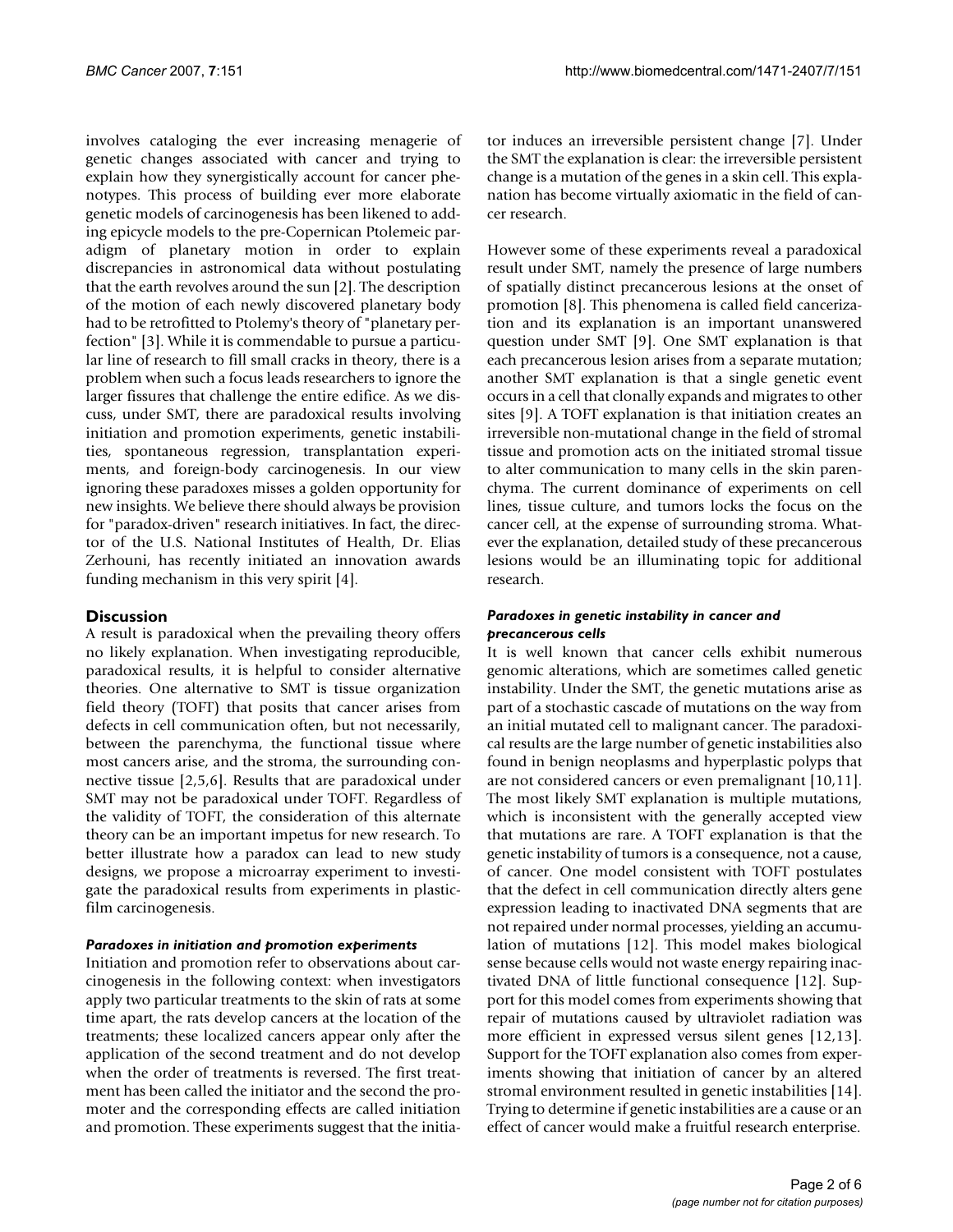#### *Paradoxes in spontaneous regression*

In rare cases, some tumors regress spontaneously. Under SMT, spontaneous regression might be explained by the extinction of cells carrying the mutation [15], but the details are not known. Under TOFT spontaneous regression can arise if the normal reciprocal intercellular signals are no longer disrupted. Because spontaneous regression is rare (frequent spontaneous differentiation of screening detected neuroblastoma of infancy is a notable exception), research on spontaneous regression in human cancer is difficult. However animal models and three dimensional cultures [16] could provide promising avenues for additional research along these lines. Also a related phenomenon, the replacement of the intraductal component of breast cancer by fibrous tissue, was observed in 21 of 311 patients undergoing breast conservation therapy [17]. A molecular study of these phenomena might yield promising leads.

#### *Paradoxes involving inherited mutations related to DNA repair*

Fibroblasts from patients with xeroderma pigmentosa have a defect in repairing DNA damage that is either caused by some chemicals or ultraviolet light. If DNA damage were directly causing cancer, one would expect that exposure to ultraviolet light would increase the risk of skin cancer and exposure to chemicals in the environment would increase the risk of other cancers, so it is puzzling that patients with xeroderma pigmentosa have elevated rates of skin cancer but not elevated rates of other types of cancer [18]. Further investigation is also need to explain why patients with Cockayne syndrome and trichothiodystrophy have no increased rates of skin cancers although they have a comparable defect in DNA repair [19].

#### *Paradoxes involving Down's syndrome*

Another paradoxical result is that persons with Down's syndrome are at much higher risk than the general population for leukemia and testicular cancer, but paradoxically at much lower risk for solid tumors, particularly breast cancer. When interpreting epidemiological studies that report incidence rates of many cancers, one must consider the possibility of finding an extreme cancer incidence rate by chance simply because incidence rates in many cancers were examined – the "multiple comparisons problem." Here the possibility of a chance result is diminished because the results are derived from three studies. The first study published in 2000 can be viewed as hypothesis generating; its main finding was that, among 2084 Danish persons with Down's syndrome, the incidence of leukemia was higher than the general population and the incidence of solid tumors (particularly breast cancer) was lower than in the general population [20]. A study published in 2002 involving 17897 Americans with Down's syndrome confirmed the higher incidence of leukemia and the lower incidence of solid tumors, particularly breast cancer; it also noted a higher incidence of testicular cancer (which had also been elevated in the previous study) [21]. A study published in 2006 involving 3581 persons in Finland with Down's syndrome also reported higher risk of leukemia and testicular cancer and lower risk of solid tumors than in the general population [22].

The striking aspect of the aforementioned results is that the solid cancers, which have a lower incidence in people with Down's syndrome, are surrounded by stromal cells while leukemia and testicular cancers, which have a higher incidence in people with Down's syndrome, are either devoid of stroma or have poorly developed stroma. These results, which have no obvious SMT explanation, point to a connection between the stroma and cancer incidence, which would be consistent with TOFT. Further experimentation, prompted by these results, has been proposed to study the extracellular components in patients with Down's syndrome in relationship to the formation of breast cancer [23].

#### *Paradoxes in transplantation carcinogenesis*

Some transplantation experiments have involved normal cells transplanted to other parts of the body or next to stroma previously exposed to a carcinogen. When normal murine ovary tissue is transplanted to the spleen, many of the mice with transplanted tissues develop cancer [18]. When normal rat mammary epithelial cells were transplanted next to stroma exposed to a chemical carcinogen (after previously clearing out the local epithelial cells), cancer developed in the epithelial cells at a much higher rate than in controls [24]. Also, in vivo experiments have shown that when unirradiated murine epithelial cells were transplanted next to the irradiated stroma (after previously clearing out the epithelial cells), cancer developed in the unirradiated cells at a much higher rate than in controls [25]. Other transplantation experiments have involved cancer cells or cells exposed to carcinogen transplanted to other parts of the body. When mouse teratocarcinoma cells were transplanted to normal mouse embryo, they had stable differentiation and were incorporated into the tissue [26]. When murine skin epithelial cells exposed to a carcinogen that would normally cause tumors in a few weeks were transplanted to an untreated site, no tumors developed [27]. SMT does not offer a likely explanation but a TOFT explanation of altered communication from the stroma to the parenchyma is clear. This active area of research should be pursued. Microarray studies (as discussed in the next section) could be useful tools to try to understand the mechanism underlying these results.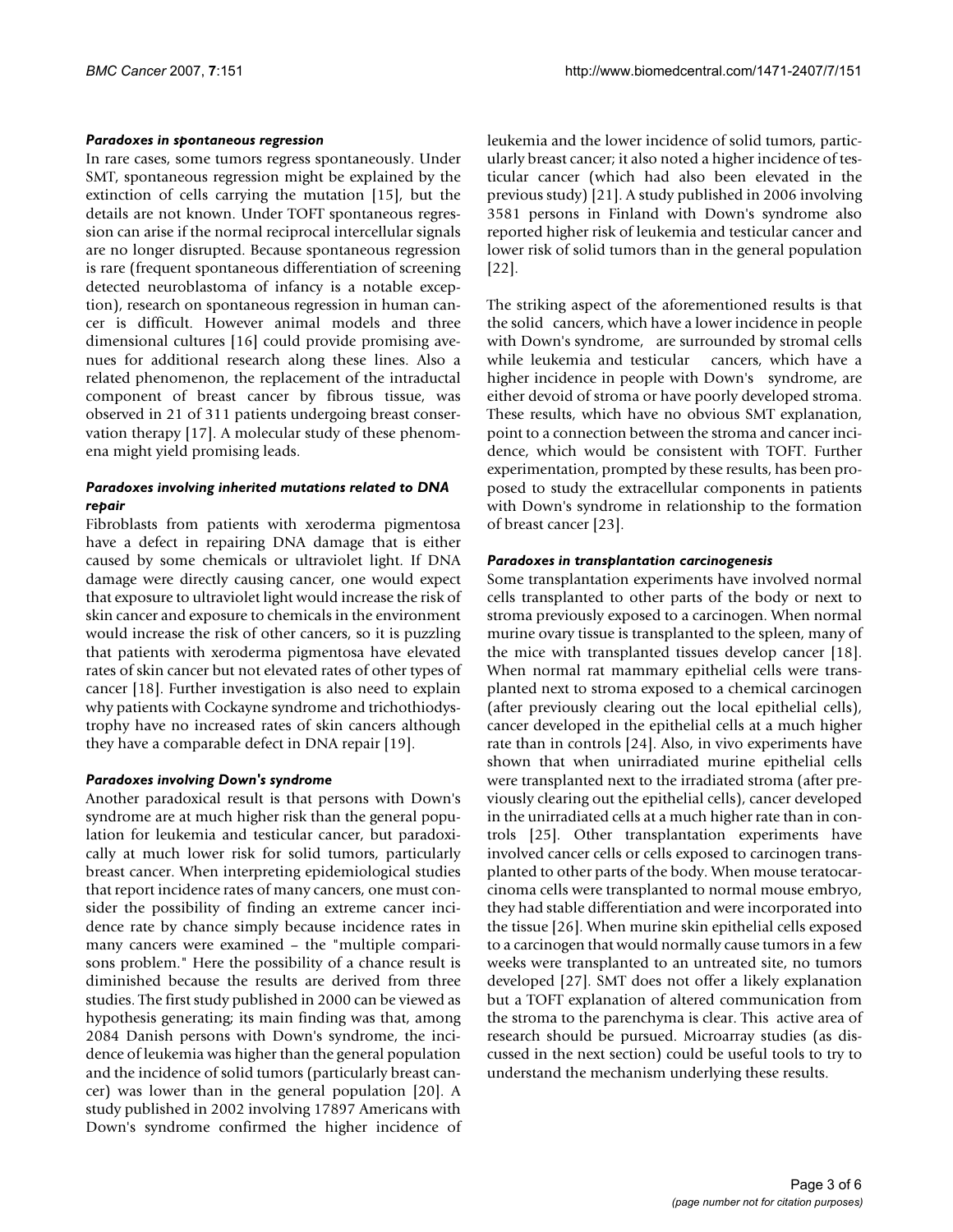#### *Paradoxes in foreign-body carcinogenesis*

The discovery that materials inserted subcutaneously in animals can induce cancer was found serendipitously in the 1940's and was confirmed in experiments in the 1950's and 1960's. A primary finding was a similar carcinogenic response for various substances (including highly unreactive materials such as gold, platinum, and polyethylene) inserted subcutaneously, but only when they were implanted intact and not in a powdered form [28].

Lest one think that these experiments are artificial, there is speculation that the same mechanism could be responsible for the development of gallbladder cancers, which are strongly associated with the presence of gallstones, lung cancer arising near scar tissue ("scar cancers"), and lung cancer in smokers. Regarding the latter, in 1962, Passey wrote "my heresy is to believe that the excess of mucoid secretion, so often found in respiratory disease, is the condition responsible for many lung cancers. Mucus is sticky and will cling to a patch of respiratory epithelium for longer periods: by its blanketing action – occlusion – it will interfere with the normal exchange of gases and cellular fluids in the underlying cells" [29].

Our primary focus is on a 1973 study of morphological changes associated with the insertion of a subcutaneous Millipore filter in mice [30]. The salient aspects of the experiment are as follows. The investigators inserted into each mouse a Millipore filter 2 cm in diameter with a given pore size. The results clustered into two distinct groups. In what we call the small-pore group, the fraction of mice with the sarcomas was 11/11, 6/10, and 8/10 for implant pore sizes of 0.025, 0.05, and 0.10 μm respectively. In the large-pore group no sarcomas developed in groups of 9 mice with implant pore sizes of 0.45, 0.80, 3.00 and 8.00 μm, and 1 sarcoma arose in a group of 8 mice with pore size 3 μm and different (nylon reinforced) type of implant. To investigate morphology, the investigators killed additional mice at either 1, 3, 5, and 10 months after implantation and made the following observations. In the large-pore group, the filter was invaded by inflammatory macrophages or their cytoplasmic processes, and there was extensive intercellular contact throughout the filter by cytoplasmic processes. In the small-pore group, there was no invasion of the filter by cytoplasmic processes and thick fibrous capsules developed around

implants creating a sharp demarcation between normal cells and the Millipore filter. Also in the small-pore group, an early anaplastic sarcoma was detected at 10 months and tumors developed by 22 months.

The main paradoxical result is the high incidence of sarcomas in the small-pore group and the negligible incidence of sarcomas in the large-pore group. That these two groups are distinct is confirmed by the presence or absence of invasion by cytoplasmic processes. These results are paradoxical under SMT because there is no obvious mechanism for an association between pore size and a genetic alteration.

There are two types of questions posed by these results (summarized in Table 1). The first question is what aspect of the difference in pore size is responsible for the differences in the incidence of sarcomas? The second is what is the cellular mechanism underlying the induction of sarcomas by Millipore filter? We discuss a possible experiment to address each question. The proposed experiments cannot definitively determine the validity of any particular theory. However it is hoped that it will provide new leads for future investigation and spur bench scientists to consider more studies outside the "box" of SMT.

#### *What aspect of pore size is responsible for changes in incidence of sarcomas?*

Before discussing an experiment, we discuss four possible explanations that have been offered. One possibility is that the incidence of sarcomas is related to the roughness of the material, which increases with pore size. However, despite noting that other experiments demonstrated an association between roughness and sarcoma incidence, the investigators concluded that for their experiment "this increase [in roughness] is gradual with only a slight difference in roughness between 0.22 and 0.1 μm ...This hardly explains the complete transition from negative to positive tumorigenicity in that range." A second possibility is that the incidence of sarcomas is related to surface area of the filter, which is the area of the filter inside the pores and hence approximately proportional to pore size. Again this explanation does not explain the sudden change from no incidence of tumors to high tumor incidence between filters with pore sizes of 0.22 and 0.1 μm; also it does not explain other experiments that found no sarcomas when

**Table 1: Possible experiments to investigate paradox associated with sarcomas and Millipore filters**

| Question                                                   | Proposed experiment                                                                                                   | Rationale                                                                                                              |
|------------------------------------------------------------|-----------------------------------------------------------------------------------------------------------------------|------------------------------------------------------------------------------------------------------------------------|
| What aspect of the implant is<br>responsible for sarcomas? | $2 \times 2 \times 2 \times 2$ factorial design involving surface area, roughness,<br>electrostatic charge, pore size | A factorial design allows investigation of many factors at once.                                                       |
| How does the implant affect cellular<br>changes?           | Primary study: no implant versus small pore implant that<br>induces sarcoma                                           | Looking for salient differences in gene expression using multiple<br>random validation and signatures with few genes   |
|                                                            | Secondary study: no implant versus large pore implant that<br>does not induce sarcoma                                 | Control study to determine if differences in gene expression<br>could reliably be associated with histological changes |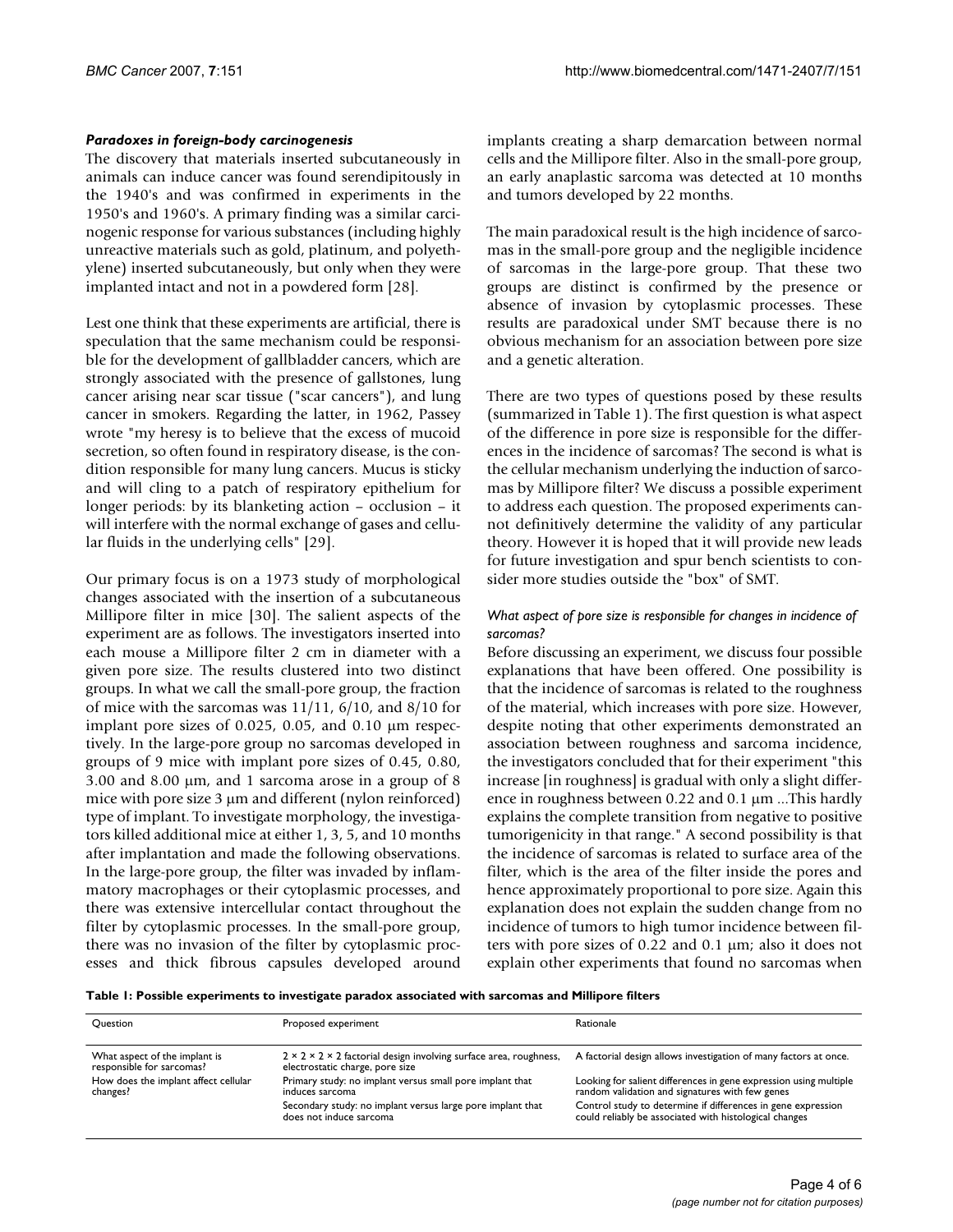inserted material was a powder. A third possibility is that increased incidence in the incidence of sarcomas could be related to changes in electric surface charges with to the pore size. However the investigators noted that "since ...the tumorigenic and nontumorigenic filters were hydrophilic and electropositive, the electric charge cannot generally be considered the major determining factor in foreign body carcinogenesis." A fourth possibility is that the Millipore filters disrupted cell communication when the holes were sufficiently small (a maximum of  $0.10 \,\mu m$ ) to impede the transfer of critical molecules between cells. Because sarcomas are cancers of the stroma, this explanation does not fit the theory of stromal cells affecting epithelial cells. However it is possible that the small pore size filters could have blocked vital communication from one part of the stroma to other.

Although the aforementioned evidence points to pore size alone, without its impact on charge, surface area, or roughness, as the most likely explanation for differences in incidences of sarcomas, a more definitive study could be conducted. A potential study design is a  $2 \times 2 \times 2 \times 2$ factorial experiment involving 128 mice with the following four factors: pore size  $(0.025 \mu m \text{ versus } 0.45 \mu m)$ , roughness (two levels, perhaps either roughening or no roughing of the filter surface or a smooth or rough plastic lattice overlay related to [31]), surface area (either a single filter or a stacked pair of filters as in [32]), and electrostatic charge (two levels, perhaps hydrophobic versus normal filters as in [33]), The sample size of 8 per each of 16 groups is designed to an detect extreme interactions, namely a comparison between 9/10 in one group versus 1/10 in another group with power of .80 and Bonferroni type I error of .05/15, for 15 comparisons versus a reference group. However we recommend analysis via logistic regression to more systematically evaluate the factors.

## *What is the cellular mechanism underlying sarcomas induced by Millipore filters?*

If researchers could understand the cellular mechanism by which subcutaneous implants induce sarcomas without any clear indication of a genetic change it would likely greatly help in making progress toward understanding carcinogenesis. Most of these experiments were conducted decades ago. Since then biotechnology has improved immensely.

We propose applying modern microarray technology to study the changes associated with carcinogenesis in the Millipore experiments involving different pore sizes. A possible experiment is the following. Three hundred mice would be randomized to three groups of 100 each, either controls with no implants, implants of Milllipore filters with small pores that yield high rates of sarcoma, and implants of Millipore filters with large pores that yield virtually no sarcomas. This sample size is larger than the size of other microarray studies (per group) that have identified genes that contribute strongly to good performance. From each mouse, investigators would take a sample of subcutaneous tissue from the site of the implant (or corresponding site in control) at 5 weeks.

The primary analysis would involve comparing the gene expression between controls and mice with filter implants having small pores. The goal is to find the major changes associated with the incidence of sarcoma. To this end, a conservative analysis using multiple random validation [34] is proposed. This method involves multiple random splits of the training and test samples. On each random split, a gene signature (classification rule) is selected in the training sample and its classification performance is evaluated in the test sample. There are mathematical reasons why most performance gain comes with the first few genes included in the signature [35]. Therefore it is recommended that performance be compared for signatures involving 1, 2,3, 5 and 10 genes to determine the signature length such that good classification performance is obtained and further gains in classification performance with longer signatures are minor [33]. For the selected gene signature, the histogram of genes selected on different random training sets would be plotted to determine if any genes are highly reproducible. The finding of highly reproducible genes could provide an important lead to the cellular mechanism underlying filter induced carcinogenesis [36].

A secondary analysis would be performed comparing the no implant group with a group receiving implants with large pores. This analysis serves as a control to determine if changes in gene expression could reliably be associated with histological changes and to determine if there were common cellular changes regardless of pore size.

## **Summary**

Paradoxical results are not uncommon in studies of carcinogenesis. Ignoring these paradoxes is tantamount to saying the prevailing theory holds in all instances except the paradoxical cases. However ignoring "outliers" in data analysis is not satisfying; it should be the last refuge when all else fails. But more importantly, ignoring paradoxical results means missing potentially exciting new avenues for research. Rather than relegate the paradoxical results to the periphery of investigations, they should be the centerpiece of a paradox-driven research portfolio.

## **Competing interests**

The author(s) declare that they have no competing interests.